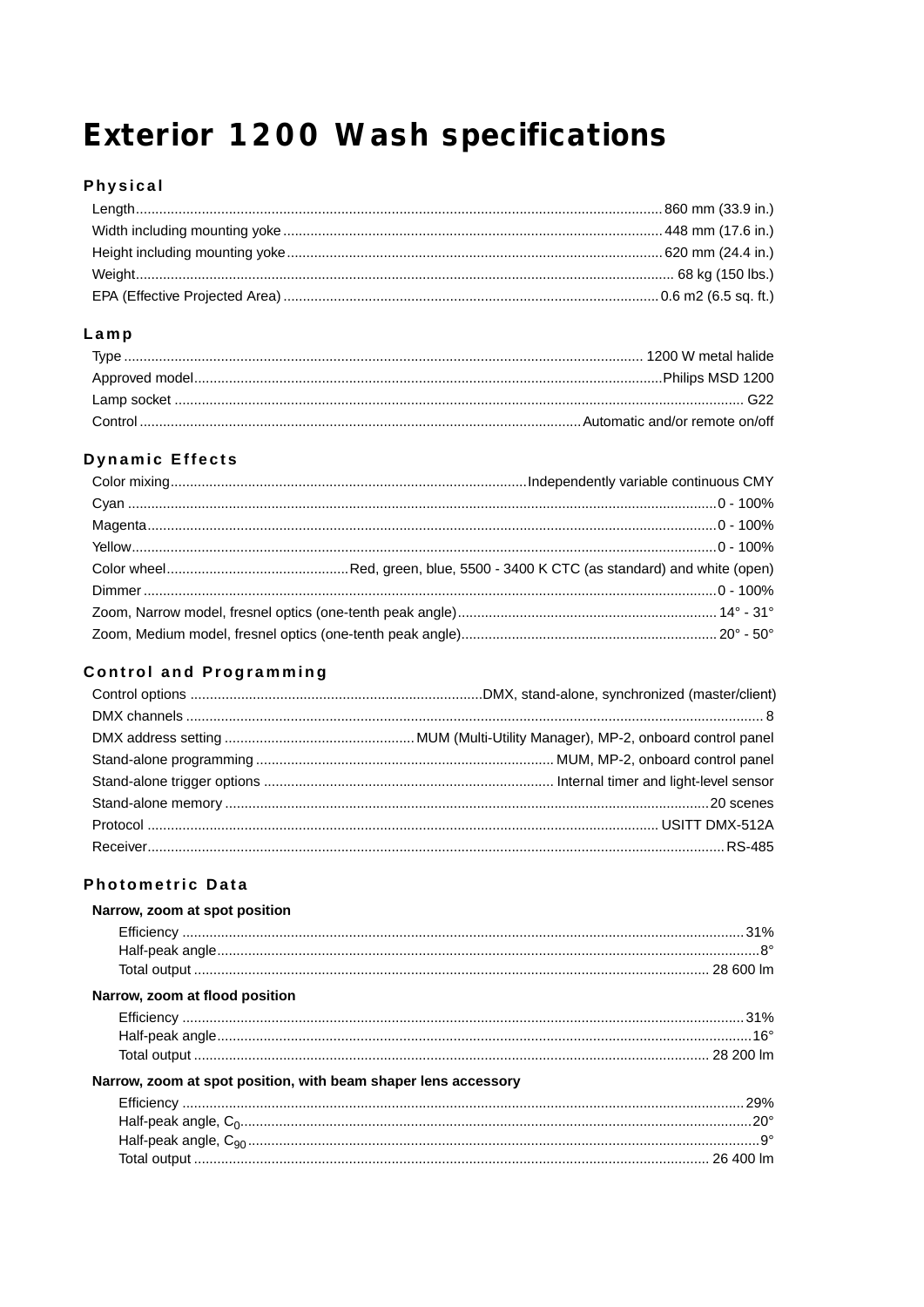| Narrow, zoom at flood position, with beam shaper lens accessory |  |
|-----------------------------------------------------------------|--|
|                                                                 |  |
|                                                                 |  |
|                                                                 |  |
|                                                                 |  |
| Medium, zoom at spot position                                   |  |
|                                                                 |  |
|                                                                 |  |
|                                                                 |  |
| Medium, zoom at flood position                                  |  |
|                                                                 |  |
|                                                                 |  |
|                                                                 |  |
| Wide                                                            |  |
|                                                                 |  |
|                                                                 |  |
|                                                                 |  |
| Very wide                                                       |  |
|                                                                 |  |
|                                                                 |  |
|                                                                 |  |

#### Construction

### Installation

# **Connections**

# **Electrical**